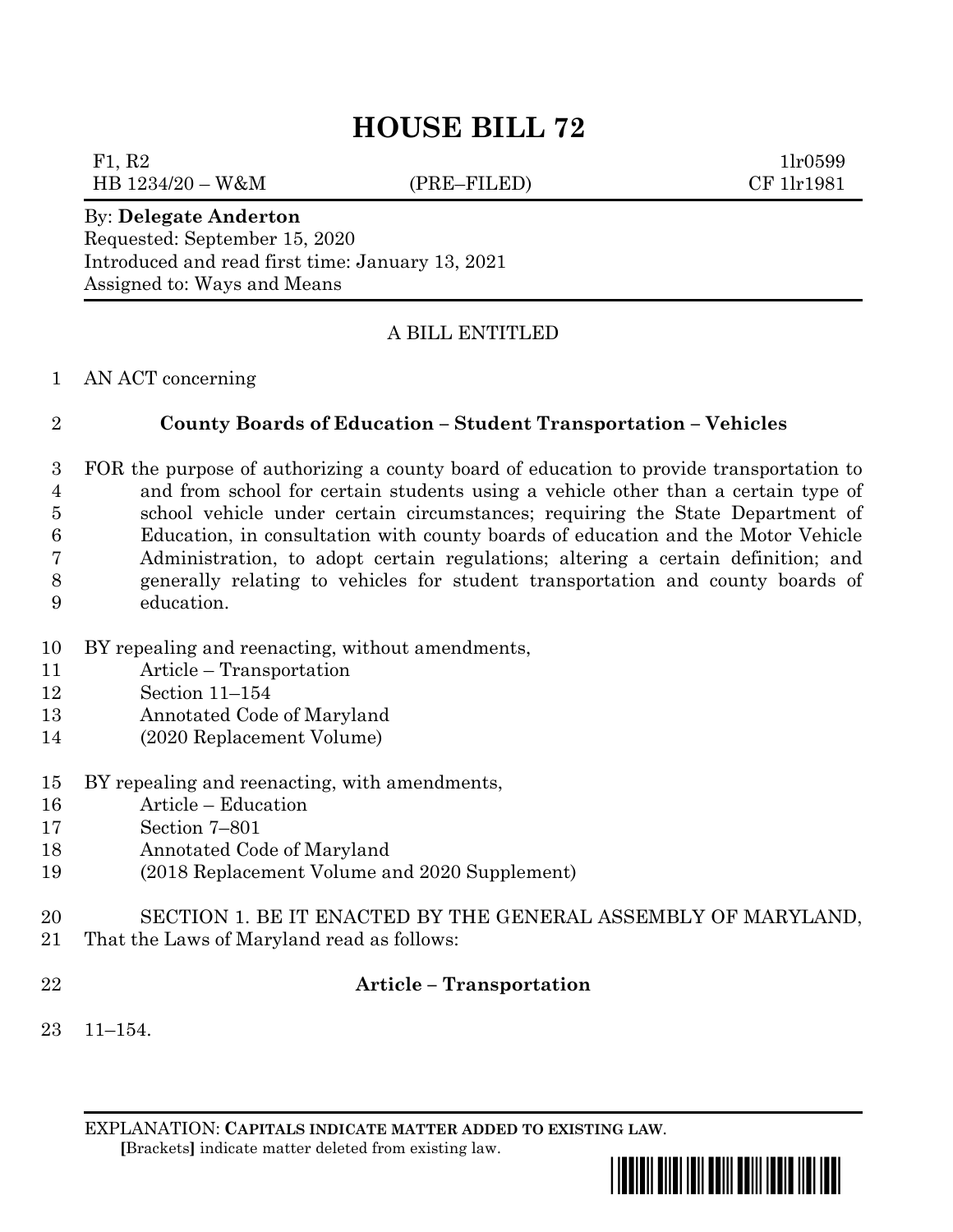**HOUSE BILL 72**

 (a) "School vehicle" means, except as provided in subsection (b) of this section, any motor vehicle that: (1) Is used regularly for the exclusive transportation of children, students, or teachers for educational purposes or in connection with a school activity; and (2) Is: (i) A Type I school vehicle, as defined in this subtitle; (ii) A Type II school vehicle, as defined in this subtitle; or (iii) A vehicle that: 1. Was originally titled in another state and used to transport children, students, or teachers for educational purposes or in connection with a school activity in that state; 12 2. Complies with regulations on transporting children enrolled in the federally funded Head Start Program adopted by the United States Department of Health and Human Services; and 3. Is used only for transporting children to and from a Head Start program. (b) "School vehicle" does not include: (1) A privately owned vehicle while it is carrying members of its owner's household and not operated for compensation; or (2) A vehicle that is registered as a Class M (multipurpose) vehicle under § 13–937 of this article or a Class A (passenger) vehicle under § 13–912 of this article and used to transport children between one or more schools or licensed child care centers or to and from designated areas that are approved by the Administration if: (i) The vehicle is designed for carrying 15 persons or less, including the driver; 26 (ii) The children are permitted to embark or exit the vehicle only at a school or child care center or a designated area approved by the Administration; (iii) The owner has obtained vehicle liability insurance or other security as required by Title 17 of this article; and (iv) The vehicle is equipped with proper seat belts or safety seats so as to permit each child to be secured in a seat belt or a safety seat as required by §§ 22–412.2 and 22–412.3 of this article.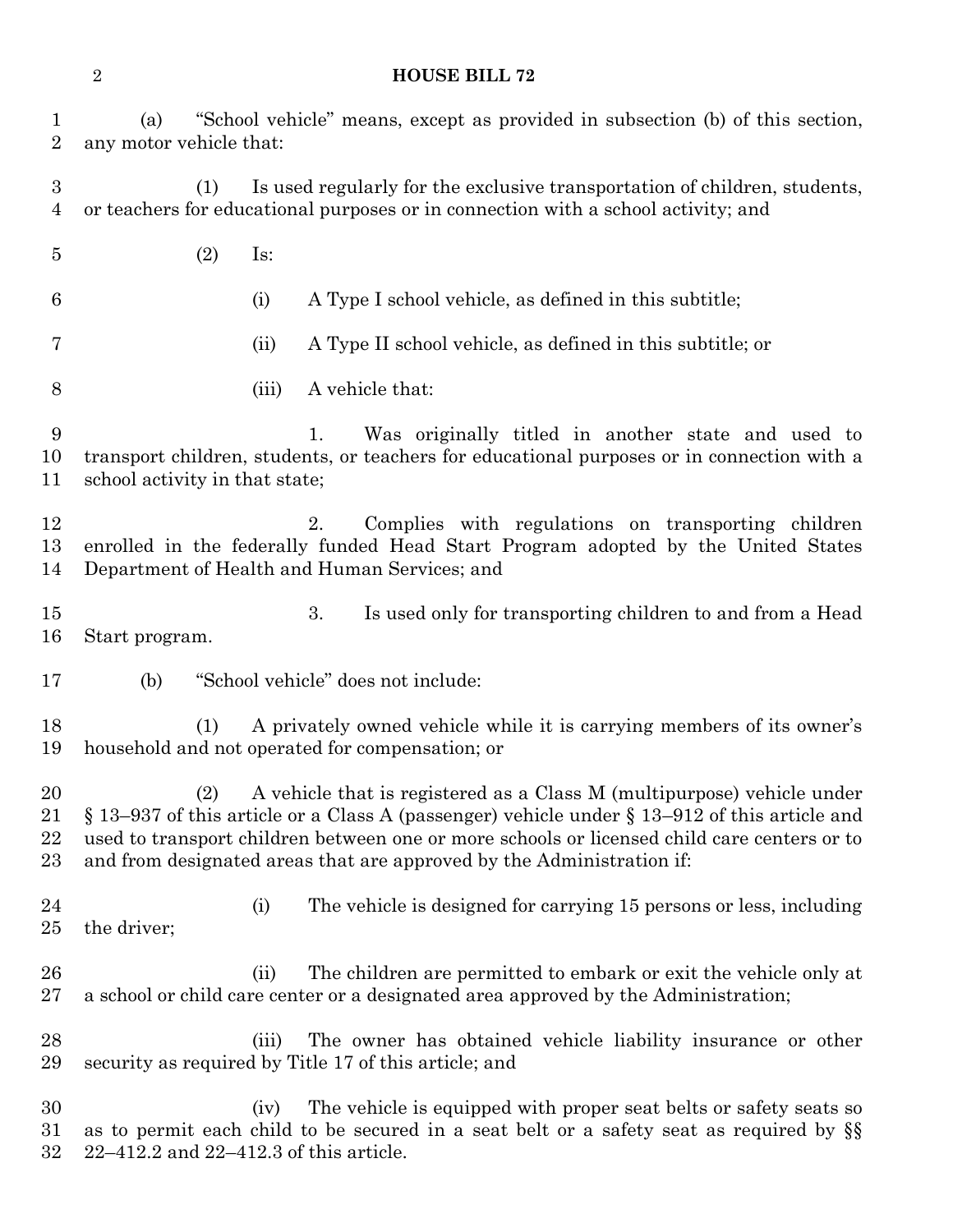#### **HOUSE BILL 72** 3

| $\mathbf{1}$               | <b>Article - Education</b>                                                                                                                                                                                                                                                                                       |
|----------------------------|------------------------------------------------------------------------------------------------------------------------------------------------------------------------------------------------------------------------------------------------------------------------------------------------------------------|
| $\overline{2}$             | $7 - 801.$                                                                                                                                                                                                                                                                                                       |
| 3                          | (1)<br>In this section the following words have the meanings indicated.<br>(a)                                                                                                                                                                                                                                   |
| 4<br>5<br>$\boldsymbol{6}$ | (I)<br>"Nonpublic school" means an elementary or secondary school [in<br>(2)<br>Calvert County that does not receive State aid] IN THE STATE THAT IS NOT PART OF THE<br>PUBLIC ELEMENTARY AND SECONDARY EDUCATION SYSTEM OF THIS STATE.                                                                          |
| 7<br>8                     | "NONPUBLIC SCHOOL" INCLUDES AN ELEMENTARY OR<br>(II)<br>SECONDARY SCHOOL IN CALVERT COUNTY THAT DOES NOT RECEIVE STATE AID.                                                                                                                                                                                      |
| 9<br>10                    | "Public school bus" includes any other conveyance used to transport<br>(3)<br>students to a public school.                                                                                                                                                                                                       |
| 11<br>12<br>13             | At its own expense, a county governing body may provide<br>(b)<br>(1)<br>transportation for public school students in addition to the transportation provided by the<br>State.                                                                                                                                   |
| 14<br>15<br>16             | In Montgomery County, a fee may not be charged for transporting<br>(2)<br>public school students to school from their designated bus stop locations or from school to<br>their designated bus stop locations.                                                                                                    |
| 17<br>18<br>19<br>20<br>21 | (C)<br>(1)<br>A COUNTY BOARD MAY PROVIDE TRANSPORTATION TO AND FROM<br>SCHOOL USING A VEHICLE OTHER THAN A TYPE I OR TYPE II SCHOOL VEHICLE, AS<br>DEFINED IN § 11-154 OF THE TRANSPORTATION ARTICLE, WHEN A SCHOOL<br>VEHICLE CANNOT REASONABLY BE PROVIDED FOR THE FOLLOWING PUBLIC<br><b>SCHOOL STUDENTS:</b> |
| 22                         | (I)<br>PRESCHOOL-AGE STUDENTS;                                                                                                                                                                                                                                                                                   |
| 23                         | (II)<br><b>STUDENTS WITH DISABILITIES;</b>                                                                                                                                                                                                                                                                       |
| 24                         | HOMELESS YOUTH;<br>(III)                                                                                                                                                                                                                                                                                         |
| 25                         | CHILDREN IN FOSTER CARE;<br>(IV)                                                                                                                                                                                                                                                                                 |
| 26                         | STUDENTS WITHOUT ACCESS TO SCHOOL BUSES;<br>(V)                                                                                                                                                                                                                                                                  |
| 27                         | (VI)<br>STUDENTS IN A NONPUBLIC SCHOOL PLACEMENT; OR                                                                                                                                                                                                                                                             |
| 28<br>29                   | (VII) STUDENTS IN DUAL ENROLLMENT PROGRAMS, WORK<br>PROGRAMS, OR OTHER EDUCATIONAL PROGRAMS BASED OFF THE SCHOOL CAMPUS.                                                                                                                                                                                         |